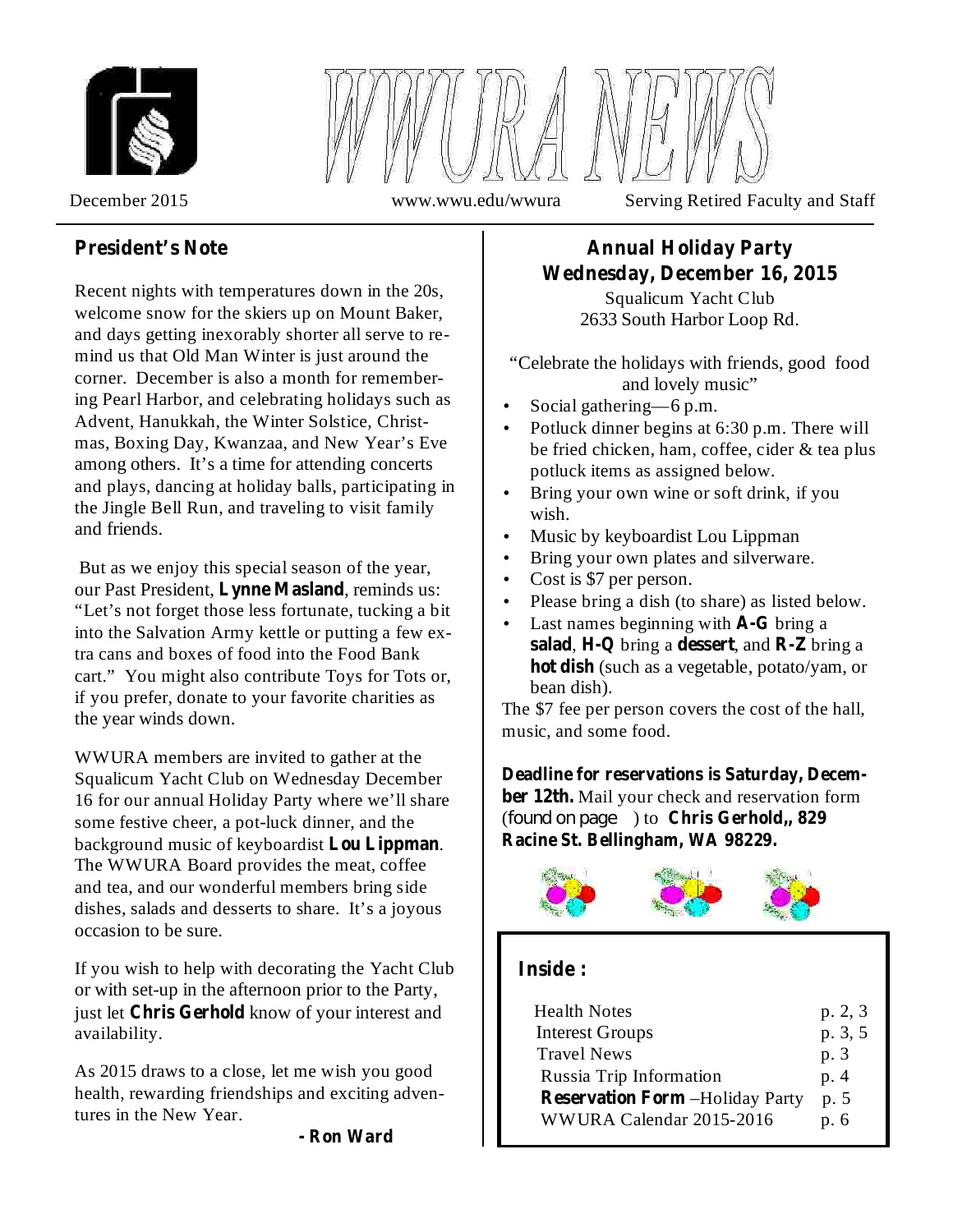# **December 2015 Health Notes by Evelyn Ames Health, Food and Color! Are There Connections?**

Look around your abode. What colors do you see? The basic Red! Yellow! Blue! Green! Brown? Black? Orange? Do you think about the color of the tablecloth you use when hosting dinner guests? Are the colors in your bedroom conducive to sleep? The November 2, 1015 issue of The New Yorker triggered the idea for this December Health Notes. The main gist focused on Oxford University experimental psychology studies of how the brain integrates information from the five human senses to produce a coherent impression of reality. One of the researchers (Spence) argues "that in most cases at least half of our experience of food and drink is determined by the forgotten flavor senses of vision, sound, and touch."

Various articles about color include the following descriptors relating to the major colors. One in particular specified that:

RED makes us feel more energetic, outgoing and ready to move forward.

It tends to attract attention. Action, strength, passion, drama, ferocity are feelings synonymous with this color.

ORANGE is stimulating. It encourages enthusiasm and zeal. Individuals who wear this color like to smile and to make others smile. It also encourages conversation and a sense of humor.

YELLOW encourages open-mindedness and attention to detail. This is a color often worn by intellectuals, the studious and those who like to be in positions of authority and control. It tends to generate optimistic qualities in those who wear it.

GREEN generates an atmosphere that is calm, soothing and balanced. Harmony and equilibrium are qualities of this color. Wearing this color reflects conventionality, security and an appreciation of nature.

TURQUOISE encourages clarity in thoughts, feelings, and communication. People who are drawn to wear this color have a refreshing and approachable personality. Youthfulness and sparkle resonate with this colors' special energy.

BLUE is a nonthreatening color and promotes values like loyalty and honesty. Those who wear this color reflect a wish for peace and quiet, and tranquility. Blue promotes trust and is a good color to wear if this is the quality you wish to inspire in your interactions.

PURPLE generates feelings of self-respect, dignity and self-worth. It is a royal color and is associated with the monarch, extravagance and wealth. People who choose to wear this color or to put it in their environments are drawn to its creative and spiritual qualities.

MAGENTA (PINK) is the color of compassion. It generates feelings of softness, gentleness, kindness, affection and love. Taking responsibility for your life and manifesting your dreams resonate with this color's energy. (Color Connections)

Spence "found that a strawberry-flavored mousse tastes ten per cent sweeter when served from a white container rather than a black one; that coffee tastes nearly twice as intense but only two-thirds as sweet when it is drunk from a white mug rather than a clear glass one; that adding two and a half ounces to the weight of a plastic yogurt container makes the yogurt seem about twenty-five per cent more filling, and that bittersweet toffee tastes ten per cent more bitter if it is eaten while you're listening to low-pitched music." In 2011, Coca Cola issued a special white-colored can of Coke to raise funds for endangered polar bears. People complained because they thought the company had changed the formula. Not true. This illustrated the power of a package's color and association to taste of contents. Spence's lab has repeatedly shown that red, the usual color of a Coke can, is associated with sweetness." In another experiment, participants thought salty popcorn was tasting sweet when it was served in a red bowl. When we see red fruit, we think of it as being riper and sweeter! Some studies show serving food on a blue plate makes it taste saltier.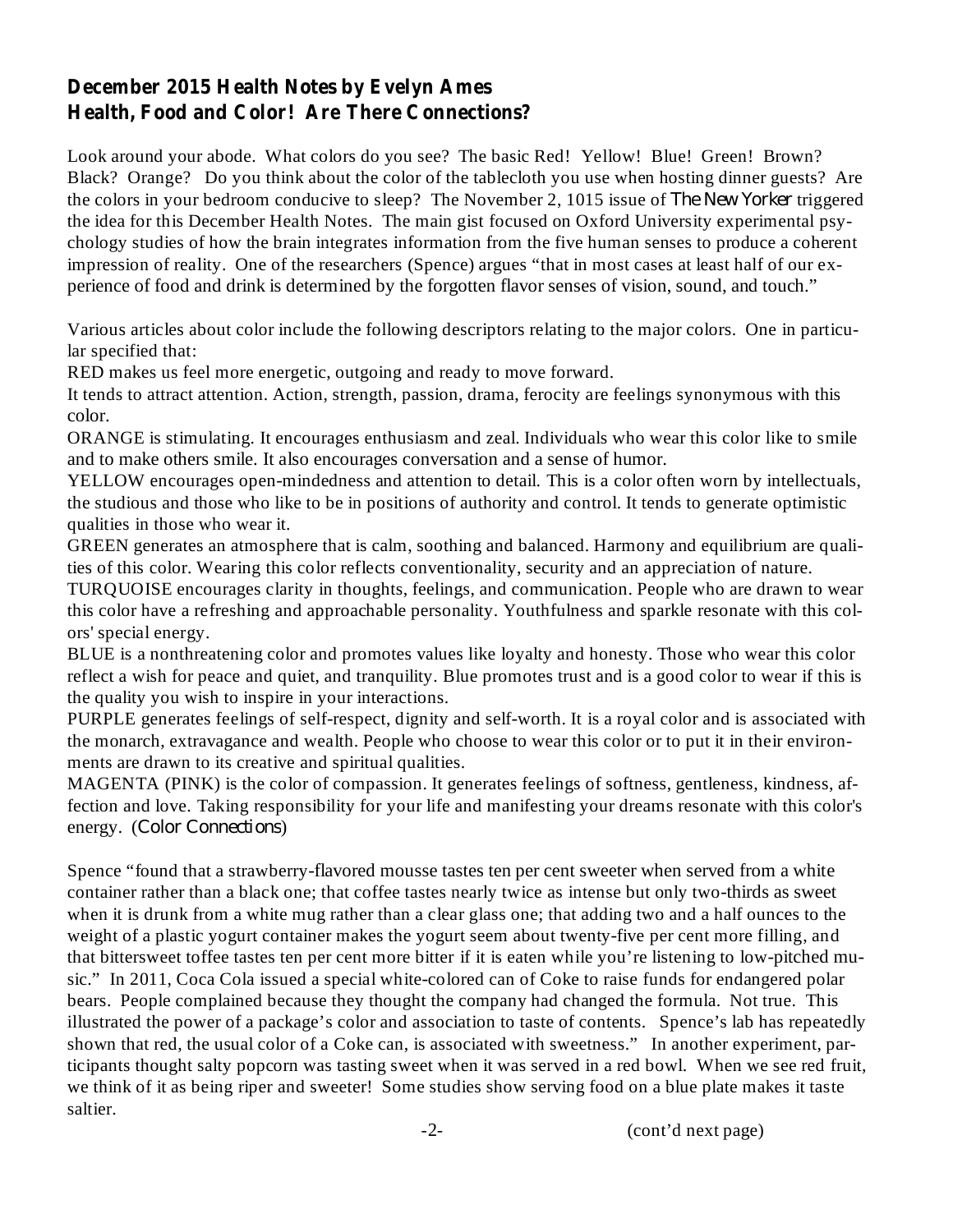# **Health Notes,** cont'd

"Americans derive a sizable proportion of their daily calories from food or drinks that are consumed directly from the package, and that is only expected to rise in tandem with the "snackification" of the Western diet. Marketing departments and product-design agencies have an extra incentive to enlist Spence's findings in the cans, packets, tubs, and squeeze tubes that populate grocery-store shelves. We are accustomed to thinking of food and its packaging as distinct phenomena, but to a brain seeking flavor they seem to be one and the same." Color consultants suggest red may prompt people to eat more! Orange is often used to promote food products and toys. Yellow if often associated with joy and happiness and energy. One may notice that green is used in advertising drugs. As people age, especially after seventy, their senses of taste and smell are lessened. Using red and blue colored serving dishes, plates, and cups/mugs may enhance their eating experiences and improve their intake of food! Red = sweeter! Blue = saltier! As a caveat, Andrew Elliot and Markus Maier suggest that "little theoretical or empirical work has been conducted to date on the influence of color on psychological functioning, and the work that has been done has been driven mostly by practical concerns, not scientific rigor."

Selected Resources: http://www.colorconnections.com/emotional.html http://www.newyorker.com/magazine/2015/11/02/accounting-for-taste http://psychology.about.com/od/sensationandperception/a/colorpsych.htm http://www.colouraffects.co.uk/psychological-properties-of-colours http://www.webmd.com/women/home-health-and-safety-9/color-psychology http://www.color-wheelpro.com/color-meaning.html

Enjoy healthy and safe eating during the holiday season. Check November 2006 and January 2007 Health Notes (WWURA Health Notes) for detailed information on food poisoning.

#### **Travel News**

An opportunity to travel with WWURA members is featured on page 4 of this newsletter. **Kathy Whitmer** , who has led 9 trips for WWURA since 2002, has arranged a customized trip to Russia with the MIR Corporation. The dates are September 28—October 10th, 2016.

Additional information will be available at the December Holiday Party.

#### **December Interest Groups**

If you are interested in one of the groups please call or email the contact person.

BOOK GROUP--Donna Moore, 360-733-5769 <dfmoore12@gmail.com> We will meet at 2:30 Tuesday, December 15th at the home of Donna Moore, 1200 Birch Falls Drive. December's book is *The Black West* by William Loran Katz; discussion leader is

Donna Moore; snacks Donna.

BRIDGE GROUP--Nicholas Bullat,  $360-770-7270 \leq gnb \text{.}$  maestro @q.com> The Bridge Group will resume in January 2016. Place to be announced later.

INFORMAL DINING -- Janet Berg, 360-733-4654, <janetlila@hotmail.com> Meetings will resume in January 2016.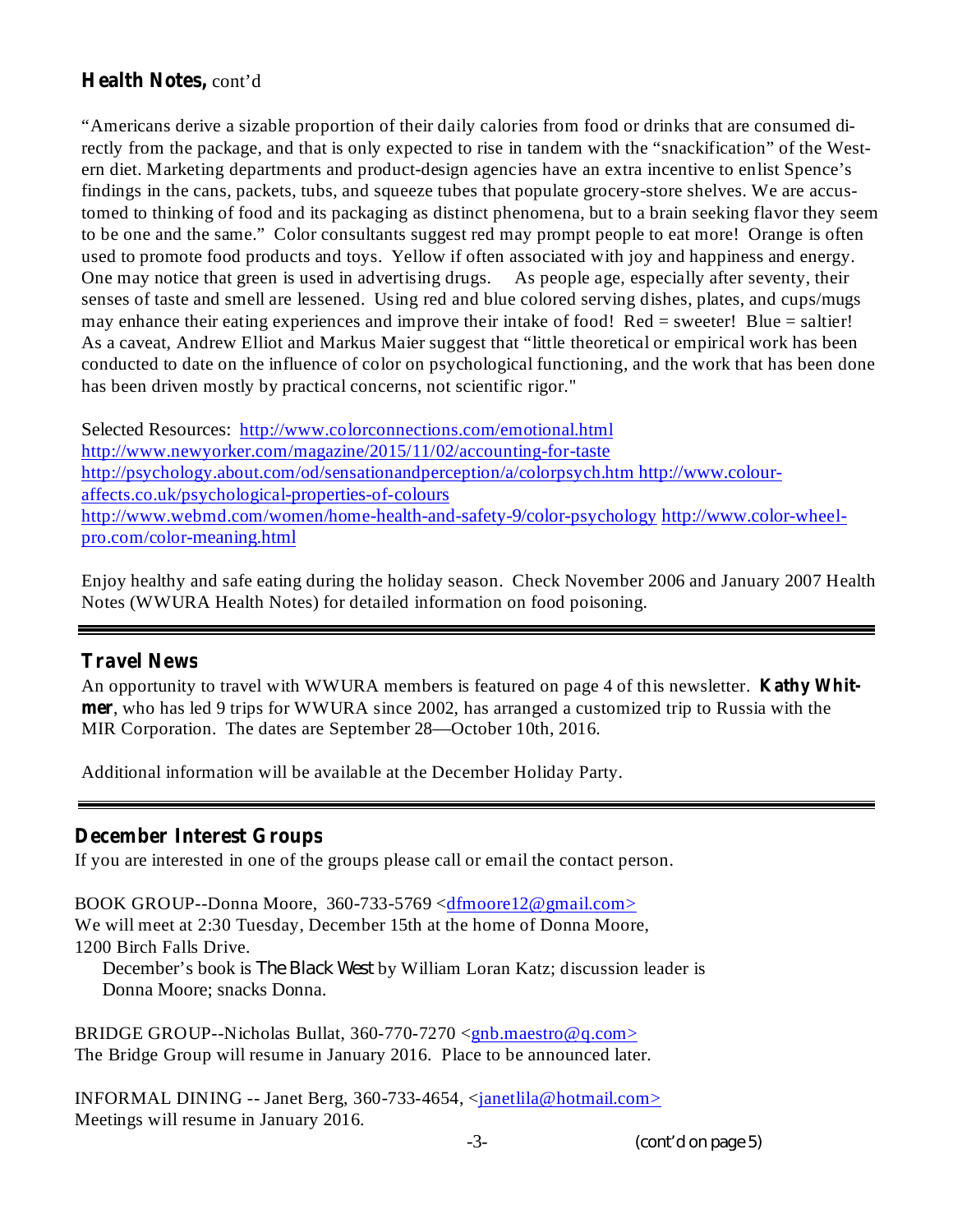



a Custom Tour for Western **Washington University Retirement Association** and friends



# Moscow . St. Petersburg . Kaliningrad Museums, Music & Memorable Sites

# September 29 - October 10, 2016

oin like-minded travelers on a journey to Western Russia's most important cities, the political capital, Moscow and the cultural capital, St. Petersburg. Take an unusual side-trip to Kaliningrad, an exclave of Russia along the Baltic Sea, to explore the epicenter of amber. Visit famous museums, take a ride on the Moscow Metro, and attend first class performances at renowned theaters. In Moscow, spend time at the wonderful Pushkin Museum of Fine Arts, with canvases from the foremost international artists of the last millenium, and the Tretyakov Gallery where Russian art is displayed. In St. Petersburg, tour Peterhof's massive Grand Palace with its parquet floors, lavish apartments, and grand galleries, as well as baroque Catherine's Palace with its luminous Amber Room. Spend a day at one of the finest museums in the world, the Hermitage.

## **Itinerary Overview**

Days 1-4: Moscow Days 5-9: St. Petersburg Days 10-12: Kaliningrad

# **Price & Contact Information**

#### \$4,750 per person

#### \$850 single supplement

"Airfare to Moscow/from Kaliningrad is not included

Contact Kathy Whitmer (kathrynwhitmer@ comcast.net or 360-734-7211), WWURA travel committee, for more information. Kathy has visited Russia seven times between 1963 and 2014, including attending Hermitage summer schools in 2002 and 2004 and is keenly interested in Russian history, art and music.

For more information or to make a reservation, contact Anne Thorsteinson at MIR Corporation (annet@mircorp.com or 855-691-7903).

@ 2015 WST# 601-099-932 - CST# 2082306-40 Photos: Jonathan Irish James Beers, MIR Corporation

# Program Highlights

- · Discover less-visited art museums, such as the Pushkin Museum of Fine Arts and the Tretyakov Gallery, as well as the big one, the amazing Hermitage.
- . Admire the fabulous State Rooms of the Hermitage, with their inlaid floors, gilded woodwork, and precious stonework, and the grand double Jordan staircase, works of art in themselves.
- Attend performances at Moscow's famed Bolshoi Theater, and at St. Petersburg's world-class Mariinsky.
- Enjoy a performance by the Kaliningrad Philharmonic Orchestra.
- · Visit an amber mine and a factory where craftsmen create high-end wooden furniture inlaid with amber.

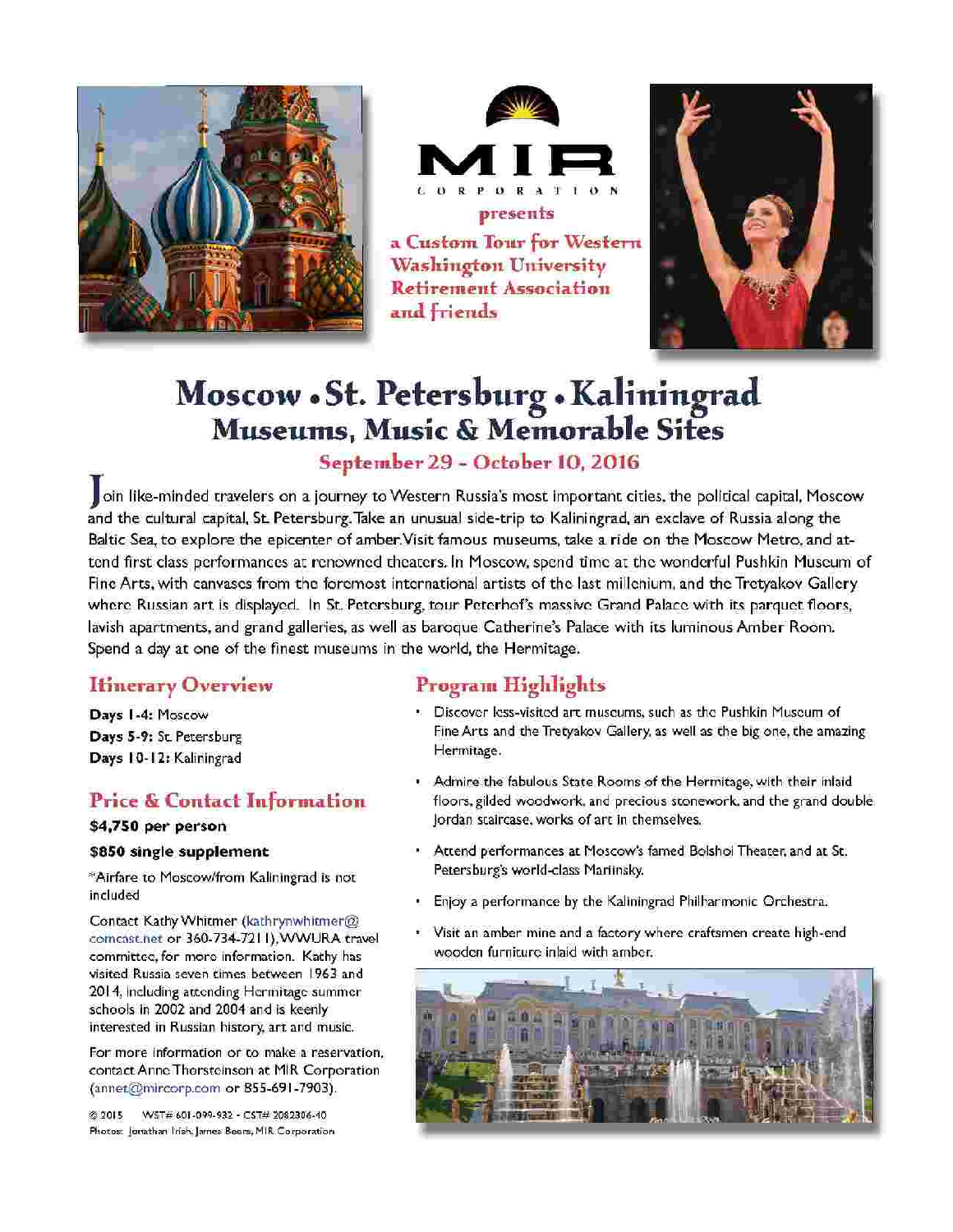### **December Interest Groups** , cont'd from page 3

OPERA GROUP--Evelyn Ames, 360-734-3184, <evelyn.ames@wwu.edu> Web site for The MET HD: https://www.metopera.org/Season/InCinemas/. and for the Skagit Opera: http://skagitopera.org/performances/

Locations for MET HD: Barkley Film Center and Lincoln Theater in Mt. Vernon. Skagit Opera is at McIntyre Hall in Mt. Vernon. At various times the Pickford Film Center offers opera, ballet, and theater productions from Europe venues.

Schedule for Met HD January 16, Les Pecheurs de Perles by Georges Bizet. Encore, January 20

SKIING - Charlie Way, 360-734-0649 <cbway@aol.com> Mt. Baker opened November 19th! If anyone wants company for skiing prior to January, contact me and I will run it past our group. I will start organized skiing among our active skiers in January.

WRITER'S GROUP - Evelyn Wright, 676-0227, <ewright410@comcast.net> Meets twice a month. The groups are kept small so there is time for reading and critiquing each other's work.